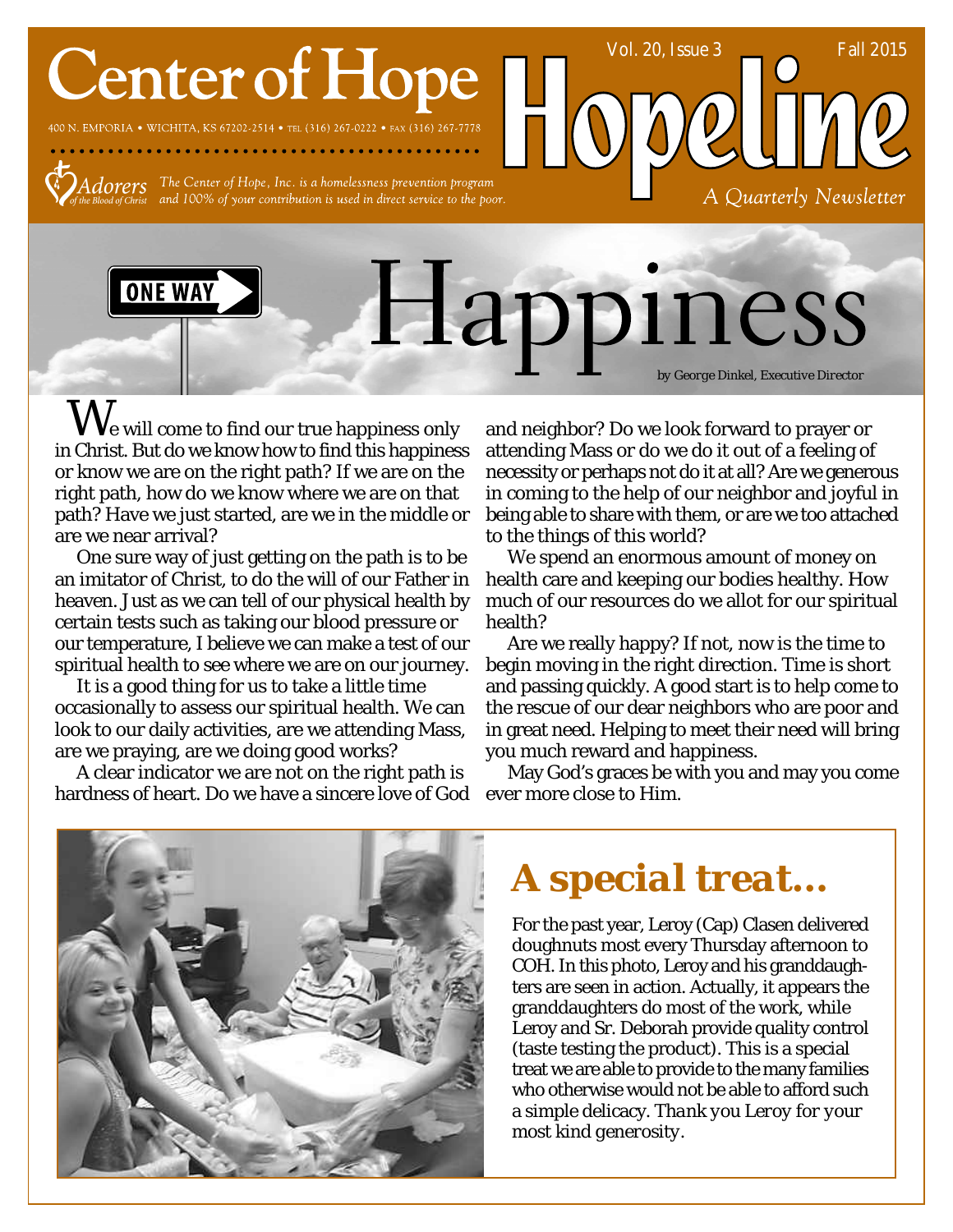**COH Board of Directors:** Chair: John Weir Vice-Chair: Collin Stieben Secretary: Sr. Renee Kirmer, ASC Treasurer: Larry Damm **Board Members:** Gary Bartak Johnnie Bell Jennifer Gantz Daniel Giroux Gloria Hegge Sr. Maria Hughes, ASC Jerry Johnston J.T. Klaus Danny Krug Sharon Monroe Christopher Magana Susan Pool Sr. Charlotte Rohrbach, ASC Sally Simon Curtis Warren

**CENTER OF HOPE, INC.** *sponsored by the Adorers of the Blood of Christ*

**Executive Director** George Dinkel **Staff:** Sr. Becky Balthazor, ASC Marsha Flora Adriana Palma Sr. Deborah Schovanec, ASC Chloe Weiss **Volunteers: ASC Associates** Maralene Balthazor Mary Benefield Bill Bergman Mary Corrigan Victoria Denton Peggy Duick Brenda Eck Rebecca Elpers Jerry Ewald Martha Flaherty Vicky Glennon Donna Harris Kyle Jacobs Frank Kastor Jan Kirby Valle Lang Rachel Lewis Vernon May Jim McAdam Barb Mohney Carol Meyer Mary Meyer Prairie Land Food Volunteers Lori Rathert Sr. Tarcisia Roths, ASC Andrew Rowe Mary Santiago Treva Schaffer Sally Simon Elisabeth Sims Chuck Spady Cathy Strecker Tax Volunteers Peggy Taylor Mary Jobe Waddill Marilyn Wells Rose Mary Wells

Carolyn Winn Patricia Yates

### Johnston's Half Marathon **Provides Funding for COH**

Johnston's Charitable Foundation will host a half-marathon on **Sunday morning, Sept. 13, 2015**. All proceeds from the event will go to charity and the Center of Hope is one of the recipients.

The run starts in Riverside Park and you can choose to run or walk the course. This event promises to be a great time with food, drinks, awards, professional timers, music and a chance to help some charitable organizations serve some very needy people…what could be better?

Hope to see you there! Registration forms are available online at Active.com or you can search for "Iohnston's half marathon" and print the registration form.

#### **Adriana Palma** Joins the COH Staff

To meet the growing demand for Center of Hope services, a new case manager position was created and we happily welcome Adriana Palma to our staff to fill that position. She started in July of this year.

Adriana is a member of Cathedral Parish, Wichita, and it was through parish connections that she learned of the opening at COH. She brings important skills to the position: a degree in psychology and her skill in speaking and reading Spanish.

Some clients speak no English or speak it poorly, so having a staff person who can communicate with them helps us identify

the problem and bring about a timely solution to their needs. Adriana is a native of El Salvador, where she worked with the poor. She is pleased that clients can be helped the day of their appointments at Center of Hope, since this is often not the case with many social service programs.

Her impression of the work of COH is that the ministry is doing a great job of helping people and that the staff and volunteers work as a team and all share a passion for helping the disadvantaged. Adriana is happy to be part of this team and make her contribution to the Center of Hope mission.



**While the emergency assistance we provide is vitally important to our clients, your prayers can also make a dramatic difference in their lives. Listed here are some recent clients who would benefit from your prayers as well.**

· Please pray for N, a 53-year-old woman who lives alone after recently separating from her husband. She suffers from blood cancer, breast cancer and blood clots in her legs. When she came to COH, her water was disconnected and she owed \$937 on her Westar bill. Her monthly health insurance premium is over \$200, which she cannot let lapse due to medical bills for cancer treatments. She receives Social Security Disability income but it is not sufficient to cover her expenses.

· Please pray for P, a 28-year-old mom living with her four young children. P was incarcerated for outstanding traffic fines and missed work as a result. Her car was impounded and she probably won't be able to get it back. She made only \$243 last month, but utility bills totaled \$622.

· Please pray for J, his wife and their three young children. Someone broke into their home and robbed the family at gunpoint. Their 9-year-old son now has nightmares about this. Their only source of income at this time is \$532 in SRS TA Cash Assistance.

· Please pray for J, a 36-year-old man who lives alone. He lost several fingers from a firecracker accident and is unable to work. Although he has a job he can return to when he recovers, he currently has no income.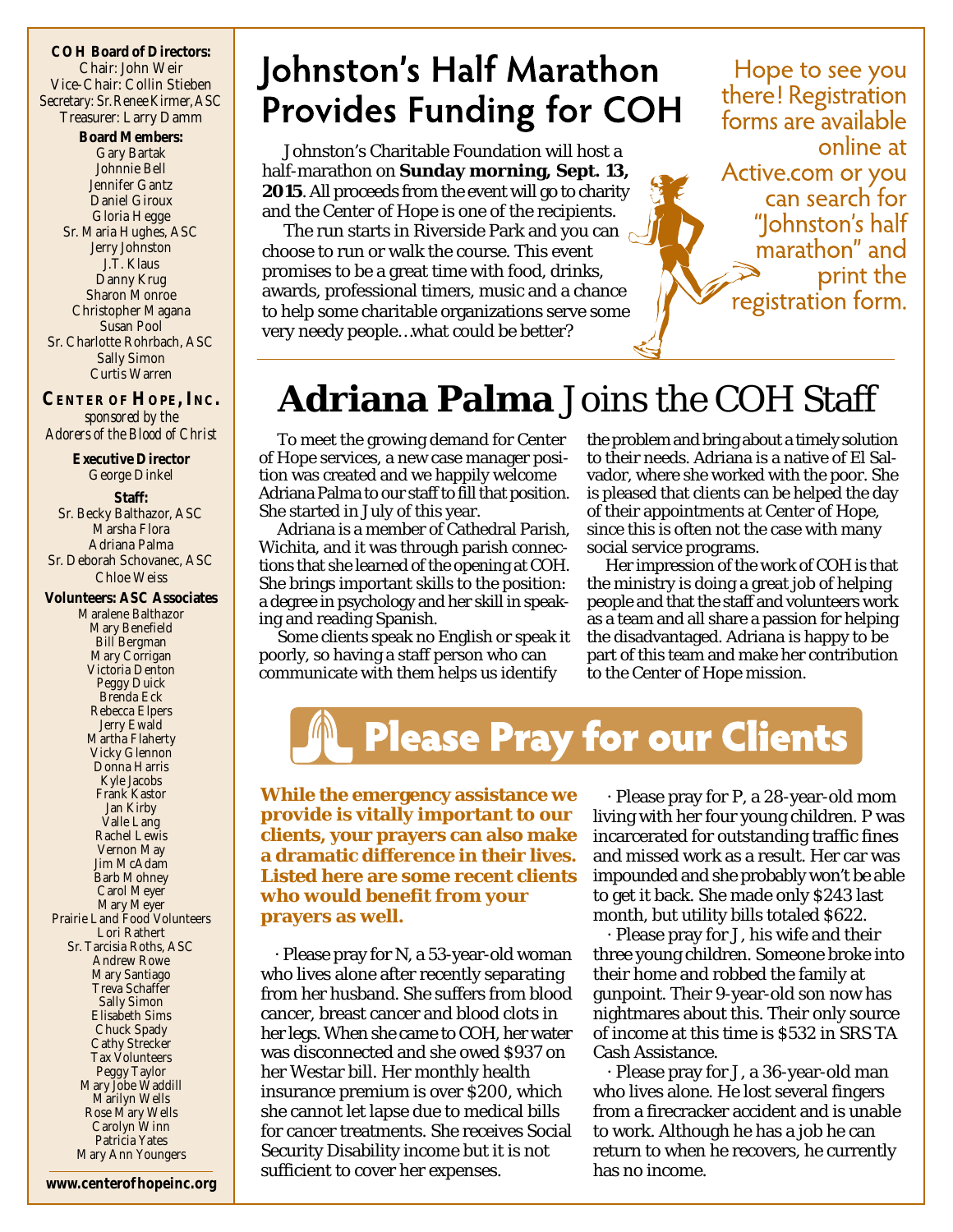### *Blessings and Thankfulness…* **An Annual Report**

This past year truly has been a blessed year for the Center of Hope. We helped 3,120 households in the Wichita area with emergency assistance totaling \$1,045,240. We helped 939 households throughout Kansas keep their electricity on with Project Deserve assistance totaling \$180,048.

In addition, Sr. Becky made over 900 case management visits, completed several traffic fine classes and helped provide Prairie Land Food monthly for those families seeking quality food at an affordable price. Over 2,900 bags of food and household supplies and 69 used bicycles

have been given to the many needy families coming to us for assistance.

We have expanded our homeless prevention services to the counties surrounding Wichita. In the past, Center of Hope served only the Wichita area. As a result of a supplemental grant from United Way, we have been able to extend our service area to include Butler, Cowley, Harper, Harvey, Kingman, Reno, Sedgwick and Sumner counties. We are excited about the opportunity to provide emergency assistance to these more rural counties, which have limited access to agencies for help.

We are very thankful to all our donors, volunteers, staff and board members who make this ministry of homeless prevention possible. We are thankful to the Sisters of the Adorers of the Blood of Christ who started the Center of Hope program 32 years ago and for their continued involvement and support throughout these years. We are most thankful to our Lord and His Blessed Mother who continue to bless us with many graces, guide us and watch over us.

Please pray we may continue knowing and fulfilling the Lord's will in our little ministry to the poor. And thank you for your generous support. Please keep us in your prayers. May God's peace and blessings be with you.

# **COH Gets a Face Lift from Client**



Cynthia says her relationship with COH has transformed her. She's now in control of her life, family and friends look up to her for advice and help, and she has their respect.

She first came to Center of Hope to attend the Traffic Fines Class, then realized she needed more help and moved into Sr. Becky's Case Management Program. Now Cynthia Wilson is happy and productive in a job she loves while pursuing a degree and helping her family and friends with similar problems that she'd encountered in the past. Her goal is to become an activities director in a care home. Her current job as a cook at Medical Lodge put her in contact with that field and with her bubbly personality, keen wit and new-found selfrespect, Cynthia is sure to be a success in her chosen profession.

The addition of a new, full-time case manager to the COH staff required additional office space, which was created by knocking down some walls and dividing a prior storage space/office into two offices. As always happens, a renovation project creates additional work. Fortunately for Center of Hope, Cynthia had training as a painter and volunteered to paint the new offices, hall and public spaces. In all, Cynthia put in 80 hours of volunteer work in spite of having a full-time job. She has also

spent an additional 136 hours elsewhere in community service.

Like many clients who are admitted to the Case Management Program, Cynthia was skeptical about some of the requirements, such as budgeting. She didn't think it would work, but she found out that it does. "Sr. Becky showed me my profit," she said. Cynthia says her relationship with COH has transformed her. She's now in control of her life, family and friends look up to her for advice and help, and she has their respect.

Cynthia is a shining example of how Center of Hope makes a difference in a client's life and of how the ripple effect flows out to the family and community.

> **RECOGNITION GIFTS:** Jim Daniels, Father's Day Rev. Kenneth Van Haverbeke

> > **IN MEMORY OF:** Harry H. McLean Fr. Gil Wohler